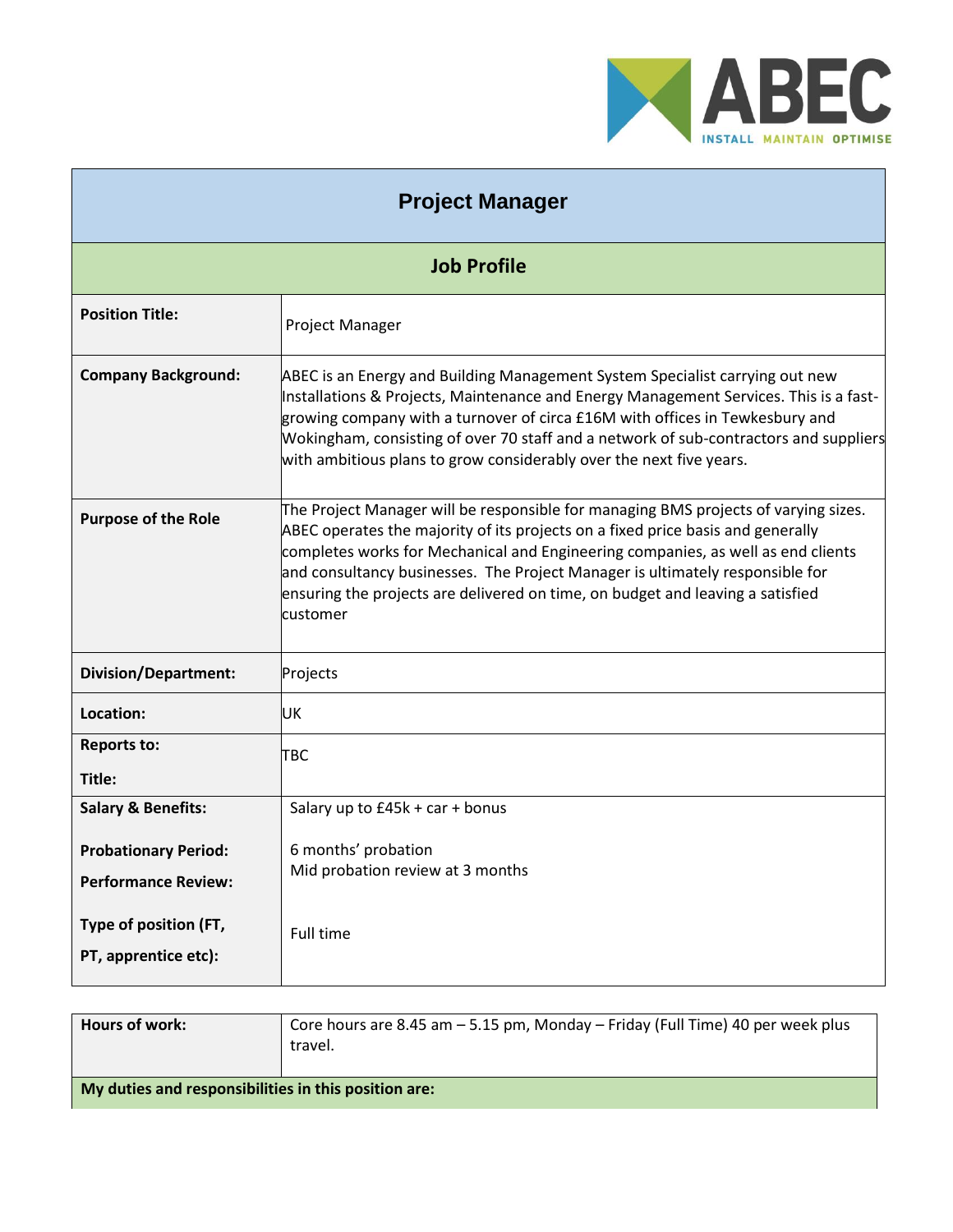

- $\triangleright$  Be responsible for the commercial performance and overall direction, co-ordination, implementation, execution, control, and completion of ABEC projects in line with high standards, ABEC corporate aims and policies.
- $\triangleright$  Take projects from a sales handover, interpret and understand quote and scope of works or specification and at look to improve as sold gross margin.
- $\triangleright$  Be responsible for health and safety management on all managed projects.
- $\triangleright$  Regularly monitor, review, and report on the progress of all projects, progress, delays, and resourcing amendments to the customer, Contracts Manager, Projects administrator and other staff where required.
- ➢ Prepare sales valuations, sales variations and request customer orders or instruction before proceeding with works. Manage sales application process.
- $\triangleright$  Create purchase requisitions for staff, suppliers, sub-contractors and approve purchase invoices for payment. Manage purchase application process.
- $\triangleright$  Ensure standard documents are continually used and maintained. These include but are not restricted to programme of works, progress schedules, technical submittals, RFI's and risk / opportunity register. Utilise and interact with project engineers where required.
- ➢ Provide projects co-ordinator with sufficient notice for all engineering and commissioning requirements
- $\triangleright$  Ensure factory acceptance activities, commissioning activities, snagging, and training activities are planned and communicated with results being documented and issued in a timely manner using the correct documents and processes.
- $\triangleright$  Ensure customer satisfaction is maintained.
- $\triangleright$  To undertake any other duties as requested by senior staff within ABEC.

# **I have the following knowledge and experience which is needed for this position:**

- 1. Experience of engineering and/or commissioning Building Management Systems
- 2. Minimum 5 years' experience of project management in the construction industry
- 3. Minimum of 2 years' experience of managing projects for end user and/or FM clients
- 4. Minimum of 2 years' experience of managing a project team delivering a portfolio of multiple projects
- 5. Demonstrable experience in managing successful projects from a commercial point of view
- 6. Experience of managing health and safety in a construction environment
- 7. Fluent in the use of Microsoft Project, Excel and Word

#### **I have the following skills and qualifications needed for this position:**

- 1. Educated to A level as a minimum.
- 2. CITB / SMSTS H&S accreditation or IOSH equivalent
- 3. ECS CSCS accreditation
- 4. Holds a recognised project management qualification or is working towards such a qualification (e.g. APM or Prince2)

# **Other/special requirements for this position:**

- 1. Excellent written & verbal communication skills.
- 2. Accuracy and attention to detail.
- 3. Proactive attitude.
- 4. Comfortable working as part of a team.